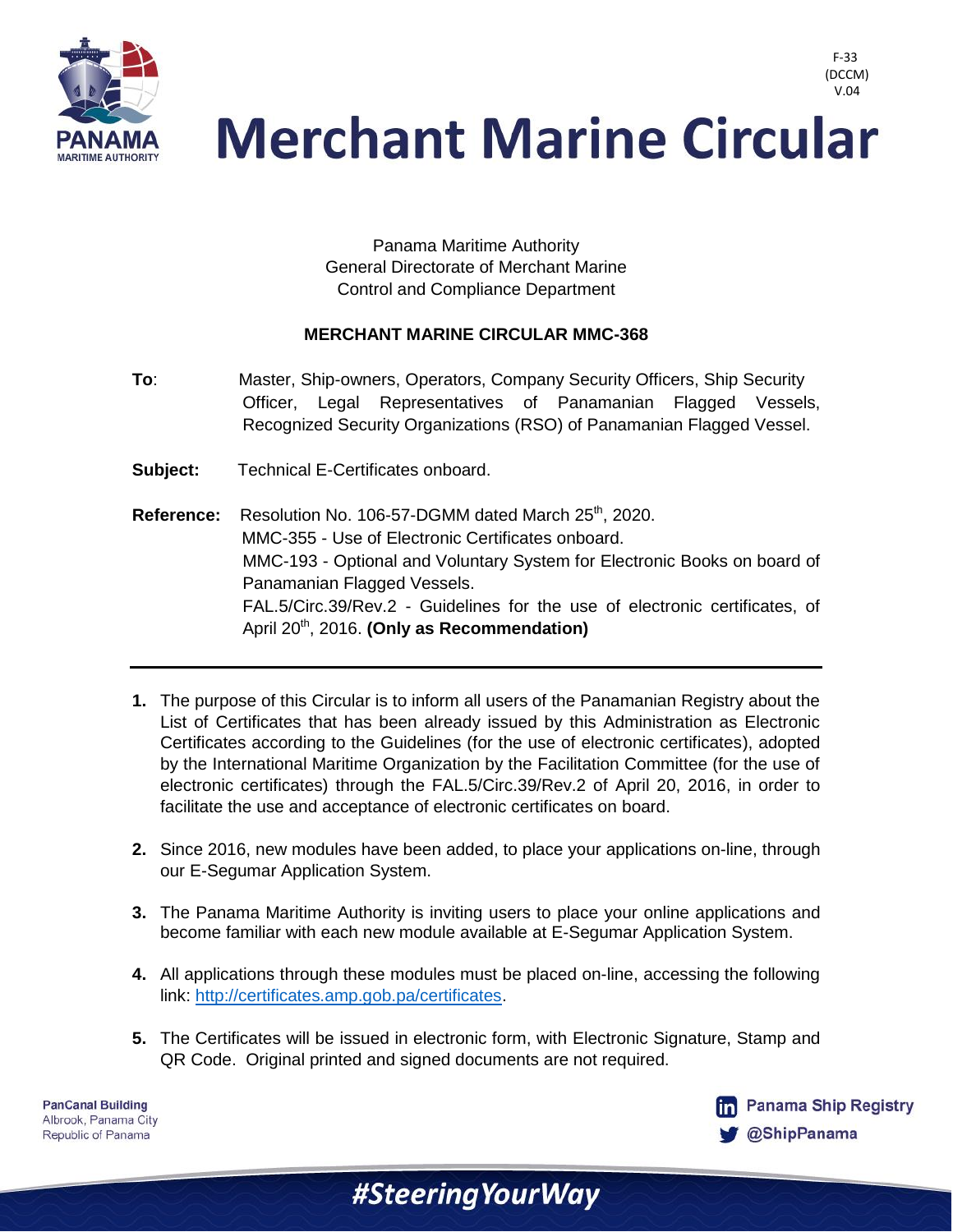

- **6.** From August 1<sup>st</sup>, 2018 all applications must be placed using the link provided above and the system will send an automatic confirmation.
- **7.** Once the request is completed via the E-Segumar Application the team in charge of verifications will receive a notification of a new request placed. On-line applications will be processed, and finally an E-Certificate will be sent to the user through a non-reply e-mail message.

## **8. Enhanced validation**

**8.1.** To enhance the online validation of the certificates issued through our system, a QR Code feature is included, as well as an Electronic Signature and Stamp. By means of the QR Code feature an additional validation mechanism is available for each Panama's E-Certificate.

## **9. Contacting SEGUMAR**

- **9.1.** In the event a user needs to contact the Administration for feedback or any difficulty encountered in the process while using the available modules, an email can be sent to the following e-mail address: [segumar.headoffice@segumar.com.](mailto:rberrocal@segumar.com)
- **9.2.** The e-mail will be reviewed and answered by the duty officer located in Panama Segumar HQ.

The Panama Maritime Authority thanks to all their users for their acceptance and swift familiarization with the application system, and reinforce our commitment to provide the best expected technical support.

- **10. Starting from August 1st, 2018**, the Electronic certificates (E-certificates) with QR Code that might be printed are the following:
	- **1.** Continuous Synopsis Record (CSR)
	- **2.** International Ship Security Certificate (ISSC)
	- **3.** Company Security Officer (CSO) Declaration
	- **4.** Authorization for carrying Armed Security Personnel
	- **5.** National Tonnage Certificate (NTC)
	- **6.** International Tonnage Certificate (ITC)
	- **7.** Minimum Safe Manning Certificate (MSM) (for cargo, passenger, supply vessels & tug boat).

#SteeringYourWay

**PanCanal Building** Albrook, Panama City Republic of Panama

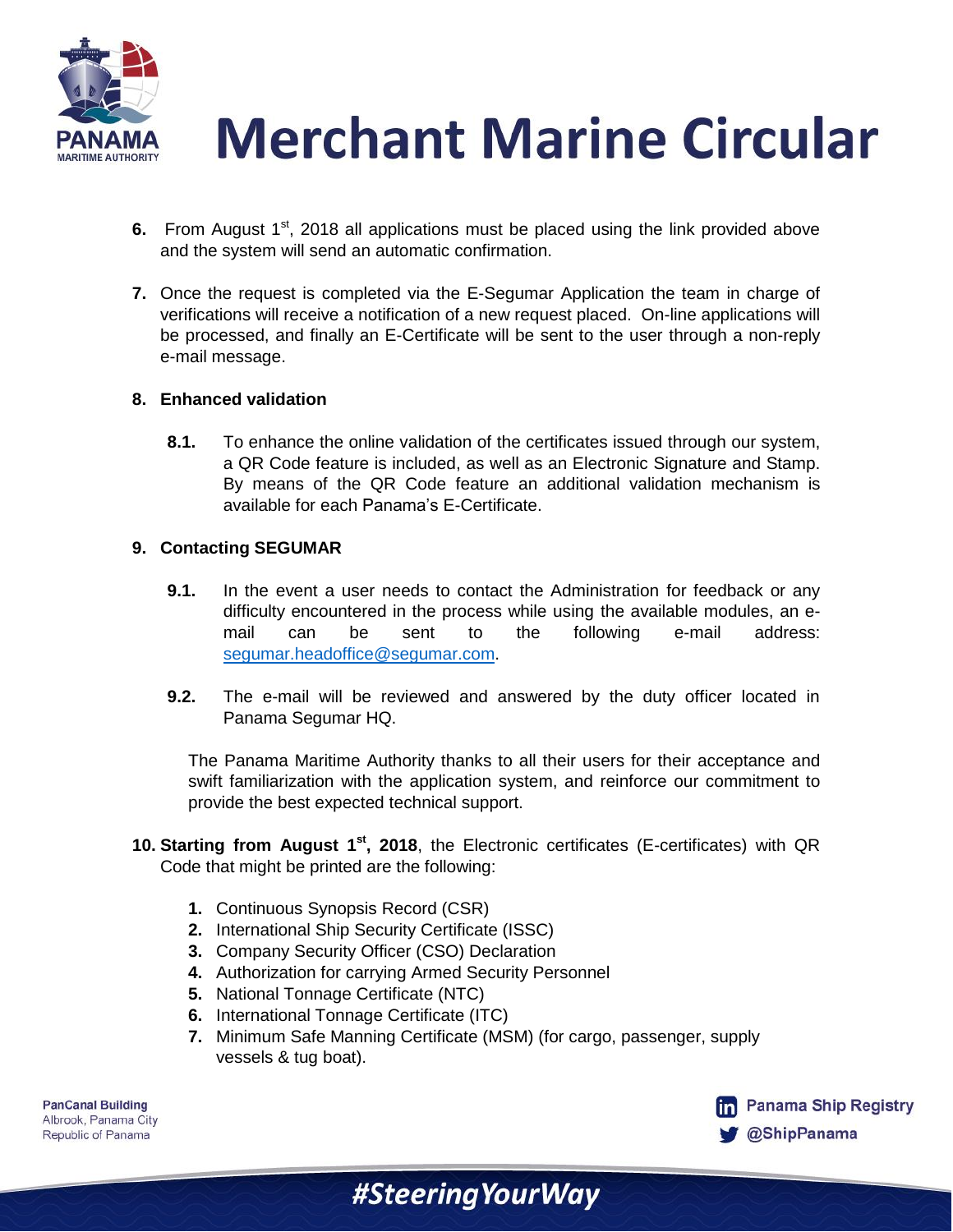

The Administration will add further E-Certificates to the application system as esteemed appropriate.

- **11. Starting from December 15th, 2018**, the ISPS authorization issued electronically (QR Code feature included) will be the following:
	- **1.** Initial Audit postponement
	- **2.** Intermediate Audit postponement
	- **3.** Renewal Audit extension
	- **4.** In addition, to extend full-term SMC/ISSC/MLC Certificates simultaneously expiring, starting from March 1<sup>st</sup>, 2021.
- **12.** The following E-Certificates might be printed on board:
	- **1.** Certificate of Insurance or other financial security in respect of civil liability for bunker oil pollution damage (BCC)
	- **2.** Certificate of Insurance or other Financial Security in respect of Liability for the Death of and Personal Injury to Passengers (PAL)
	- **3.** Certificate of Insurance or other Financial Security in respect of Liability for the Removal of Wrecks (WRC)
	- **4.** Certificate of Insurance of other Financial Security in respect of Civil Liability for Oil Pollution Damage (CLC)
	- **5.** Declaration of Maritime Labour Compliance Part I (DMLC Part I)
	- **6.** International Ballast Water Management Certificate (IBWMC)
	- **7.** Ballast Water Management Plan Approval (BWMP)
	- **8.** Statement of Compliance on Inventory of Hazardous Material (SoC-IHM)

The Administration will add further E-Certificates to the application system as esteemed appropriate.

**13. Starting from April 1st, 2019**, the ISPS authorization for additional audit and ISPS authorization with QR Code will be the following:

- **1.** PSC detention
- **2.** Flag State detention
- **3.** Change of vessel name (verification on board or documentary verification).
- **4.** For Change of tonnage (verification on board or documentary verification).
- **5.** Security Incident (Stowaways).
- **6.** Changes of RSO out of window established.
- **7.** To verify effective corrective actions were taken regarding any major nonconformity.

#Steering Your Way

**8.** When substantial modifications have been made to the SSP.

**PanCanal Building** Albrook, Panama City Republic of Panama

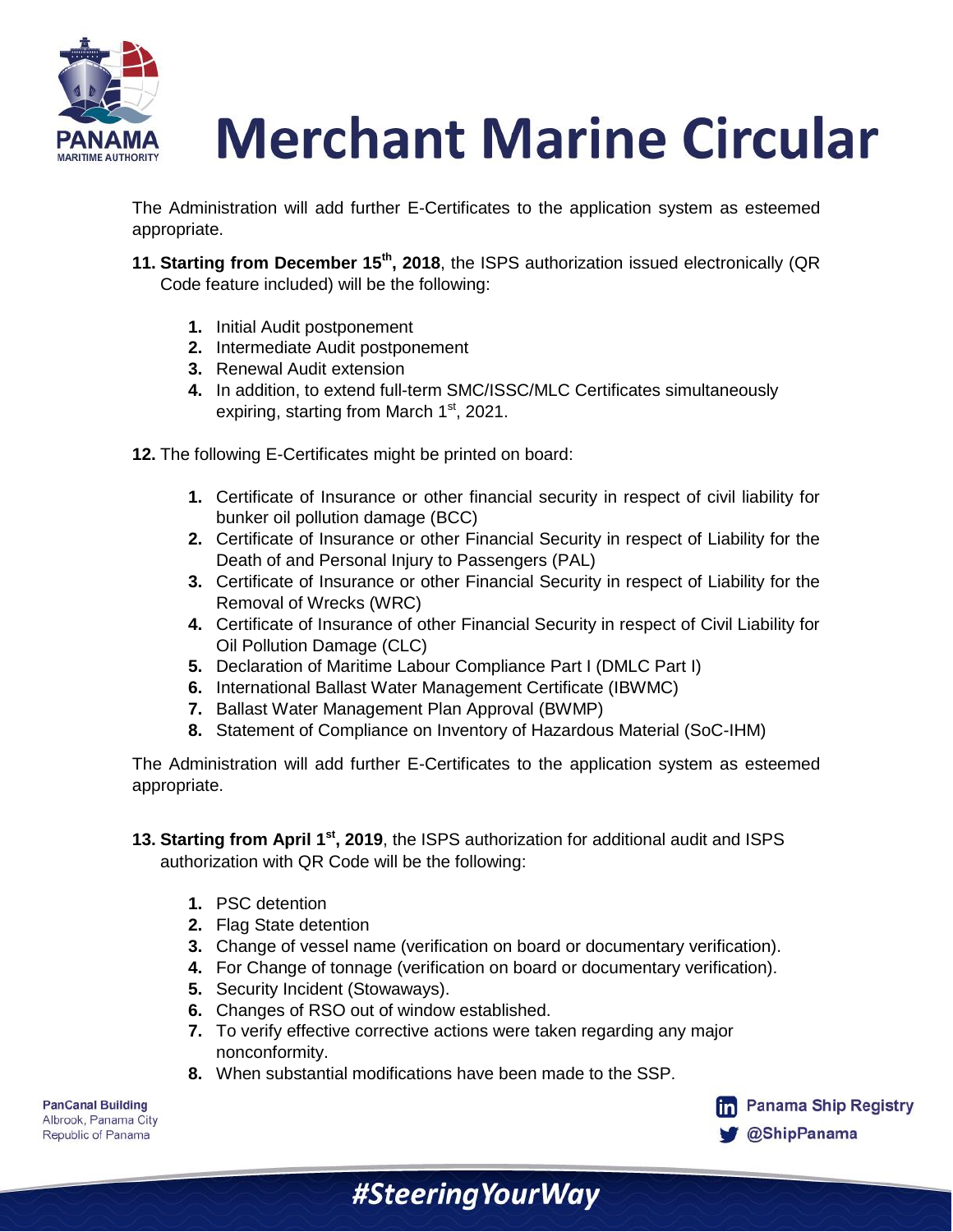

- **9.** SSAS Malfunction. **10.** Single Voyage
- **14. Starting from November 1st, 2019,** the "SSAS Exemption Certificate" shall request through the E-SEGUMAR platform in the following link <http://certificates.amp.gob.pa/certificates> and it will be issued in electronic form including QR code on it, therefore electronic certificate (E-certificate) may be printed on board. Please refer the MMC-123.
- **15.** For these E-Certificates, below you will find specifies, about the formats in which each should be printed out:
	- **15.1.** For **Continuous Synopsis Record (CSR), Company Security Officer Declaration (CSO) and Authorization for Armed Personnel**: Must be printed out in a single page (letter size (8.5"X 11") or A4 size if letter size is not available) and remain onboard. They should be printed in black and white or colors.
	- **15.2. International Ship Security Certificate (ISSC):** Must be printed out in a dual page (letter size (8.5"X 11") or A4 size if letter size is not available) and remain onboard. They should be printed in black and white or colors.
	- **15.3.** To print our **ITC, NTC, MSM, BCC, WRC, CLC, PAL, DMLC Part I, BWMP, IBWMC and SoC-IHM** single or multiple pages might be used (Letter size (8.5"X 11") or A4 size if letter size is not available). The number of pages will depend on the content of the certificate. Printed copies might be black and white or full color. Please make sure that Certificates are available onboard for inspections by the competent authorities. If printed copies are not available onboard for inspection, then the QR Code might be directly scanned from the screen.
	- **15.4.** For **ISPS Authorization:** Must be printed out in a single page (Letter size (8.5"X 11") or A4 size if letter size is not available) and remain onboard. They should be printed in black and white or colors.
	- **15.5.** To print authorizations extending full-term SMC/ISSC/MLC certificates simultaneously, use size printing paper letter size (8.5"X11") or A4 size if letter size is not available. Printed copies might be black and white or full color. Please make sure that authorization is available onboard for inspections by the competent authorities.

#SteeringYourWay

**PanCanal Building** Albrook, Panama City Republic of Panama

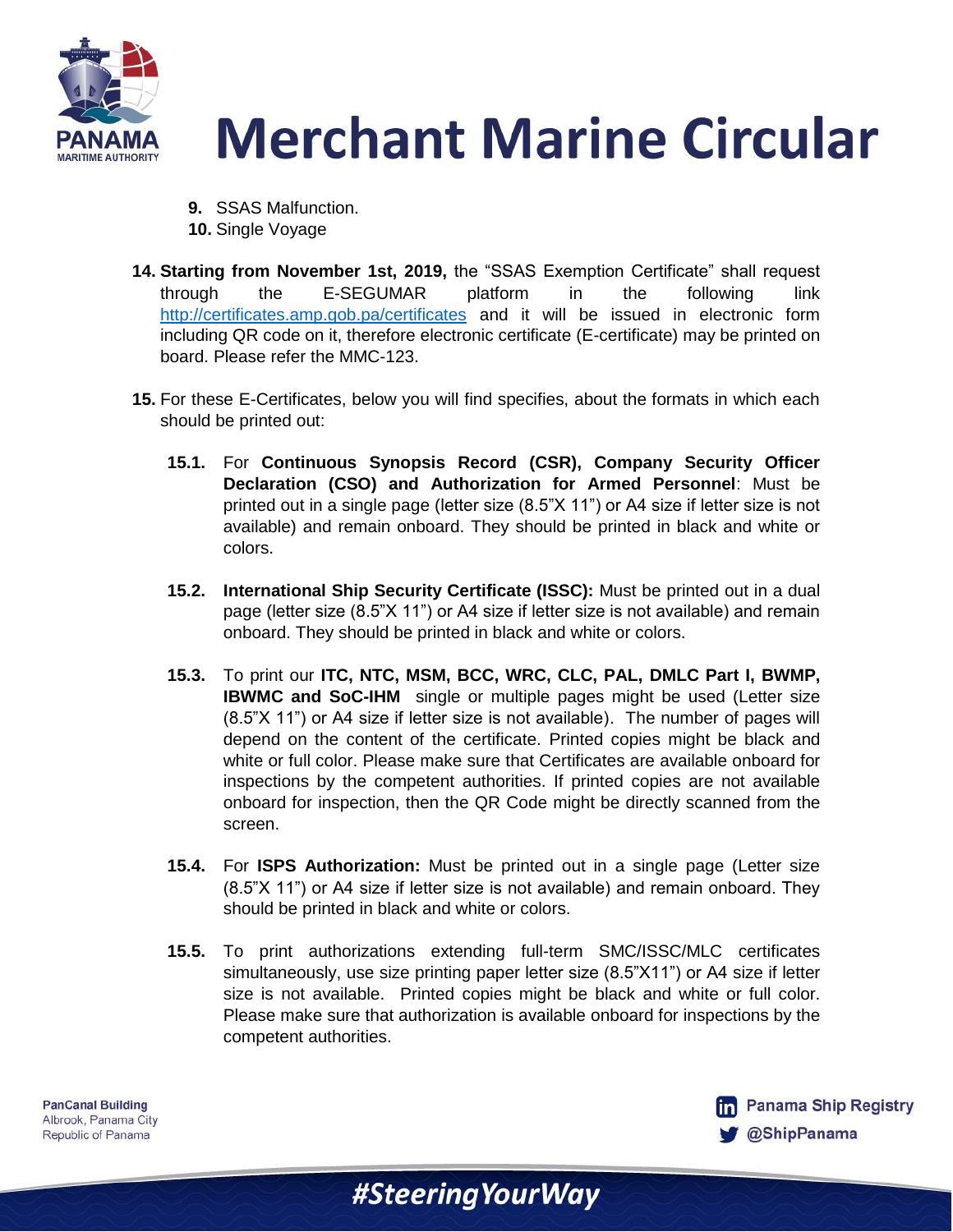

- **16.** The following verification methods can be used for E-Certificates:
	- **16.1. QR Code:** by scanning the QR Code in your Mobile Device, your certificate will immediately be verified.
	- **16.2. Verification System:** through the following website link: [http://certificates.amp.gob.pa/certificates,](http://certificates.amp.gob.pa/certificates) selecting the option "Verification System" and inserting the UNT displayed at the bottom of the Electronic Certificate.
	- **16.3. Certificates Query:** verification instructions for using the option "Certificates Query" through the following link: [http://certificates.amp.gob.pa/certificates,](http://certificates.amp.gob.pa/certificates) is available in our MMC-347.
- **17.** For E-CSR and E-ISSC requested in any SEGUMAR Offices or through any Panamanian Merchant Marine Consulates (listed in MMC-337) a consular fee is applicable for One Hundred Dollars (USD100.00) per E-certificate plus the regular cost established by MMC-183 and MMC-359
- **18.** In case of E-ITC, E-NTC and E-MSM requested in any SEGUMAR Offices or through any Panamanian Merchant Marine Consulates, consular fees are applicable for One Hundred Dollars (USD100.00) per E-certificate plus the regular cost established by MMC-67 and MMC-285.
- **19.** In case the pdf document sent to you by e-mail gets lost, you must apply again for a duplicate through the website link:<http://certificates.amp.gob.pa/certificates> and make payment according to MMC-337 "Instructions for Payments to CSR and ISSC".
- **20.** This Administration reminds to all users that these E-Certificates will be sent by e-mail from the same SEGUMAR Office or Panamanian Merchant Marine Consulates where the payment was made.
- **21.** In case of ITC, NTC and MSM, issued before June 18th 2018, they will remain valid until re-issuance is required due to changes on the ships' main particulars or in cases falling within the parameters described in MMC-67.
- **22.** Also, in case that previous original signed MSM Certificate or E-MSM Certificate, suffering changes on its trading area, ships' responsible Company (refer to the ISM Code), type of service, ships' particulars of any information thereof a new Minimum safe Manning Certificate shall be requested through the on-line system.

**PanCanal Building** Albrook, Panama City Republic of Panama

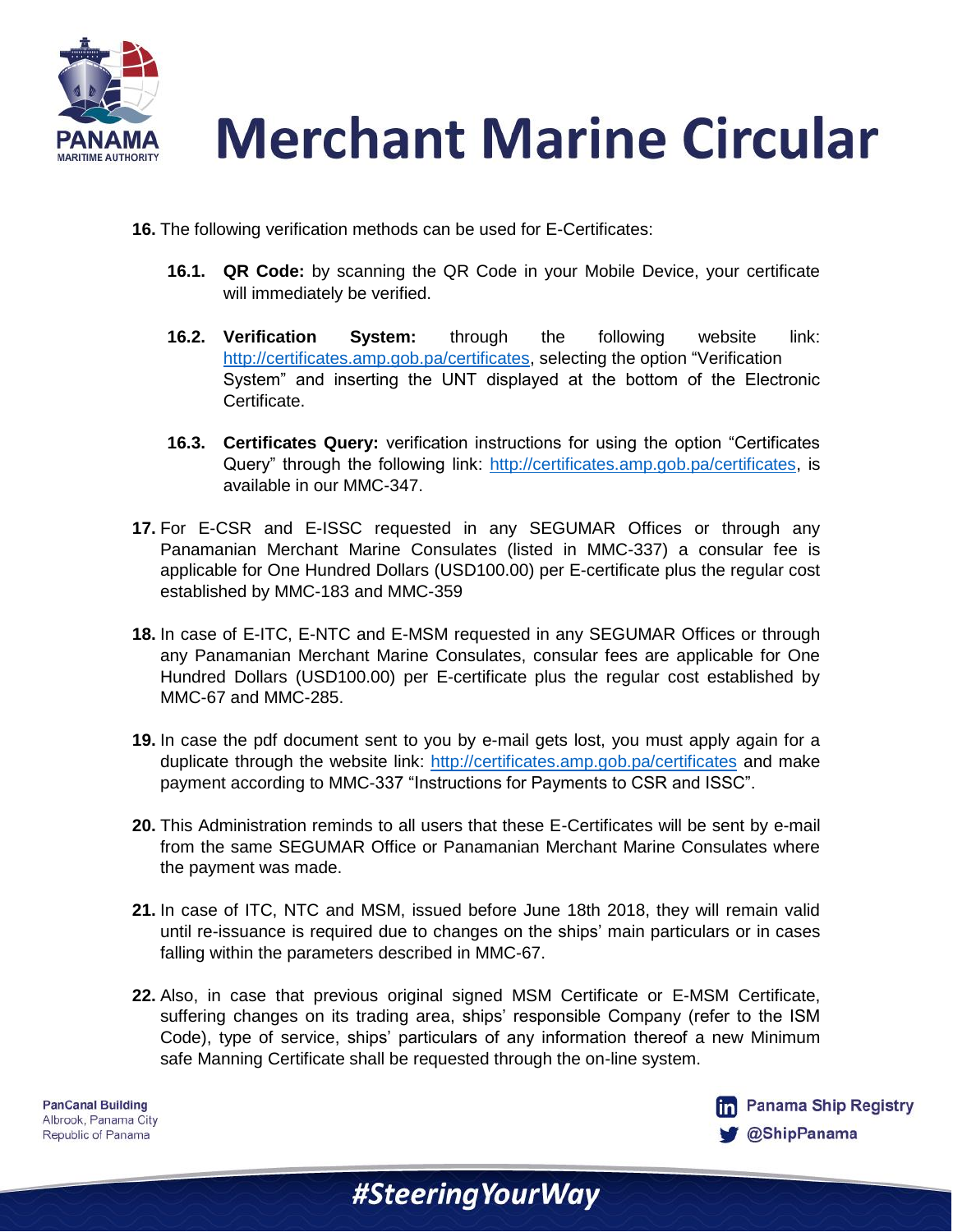



- **23.** Original signed CSR, ISSC, CSO Endorsements and Authorization for carrying Armed Security Personnel (those issued before August 1, 2018 without electronic signature and QR Code) are fully valid. Only those certificates/authorizations issued on or after August 1, 2018 will have QR Code and electronic signature (only the printed certificates not the drafts version).
- **24.** Original signed CSR, ISSC, CSO Endorsements and Authorization for carrying Armed Security Personnel Corrections and Duplicates (those issued before August 1, 2018) must be printed by the Maritime Security Department or SEGUMAR International Offices, using the corresponding official paper with signature and original seal.
- **25.** A copy of this Merchant Marine Circular should be placed on board to facilitate the acceptance of electronic certificates and made available to other interested relevant authorities.
- **26. Starting from February 15th, 2021** the application for Ships Security Plan amendments must be placed through the following website link: [http://certificates.amp.gob.pa/certificates,](http://certificates.amp.gob.pa/certificates) according the MMC-346.

*September, 2021 – Changes in paragraph 15.5 and exclusion of paragraph 27. July, 2021 – Revision through the text, inclusion of new paragraph 26 and 27. February, 2021* – *Updating the paragraph 11 and inclusion of new paragraph 15.5. December, 2020* – *Inclusion of new paragraph 15, replaced paragraph 7; Updating the paragraph 9.1. and 18 and Change of PMA telephone numbers and email. Following point amended: 2, 3,4,5,10,13,16.3 and 22. April, 2019* – *Update of the paragraph 10 March, 2019* – *Inclusion of new paragraph 9 January, 2019* – *new point 8 inserted, previous point 8 renumbered as 9 and its third bullet amended. December, 2018* – *Inclusion of new paragraph 7 and modification of paragraph 8. August, 2018* – *Inclusion of new paragraph 12. June, 2018.*